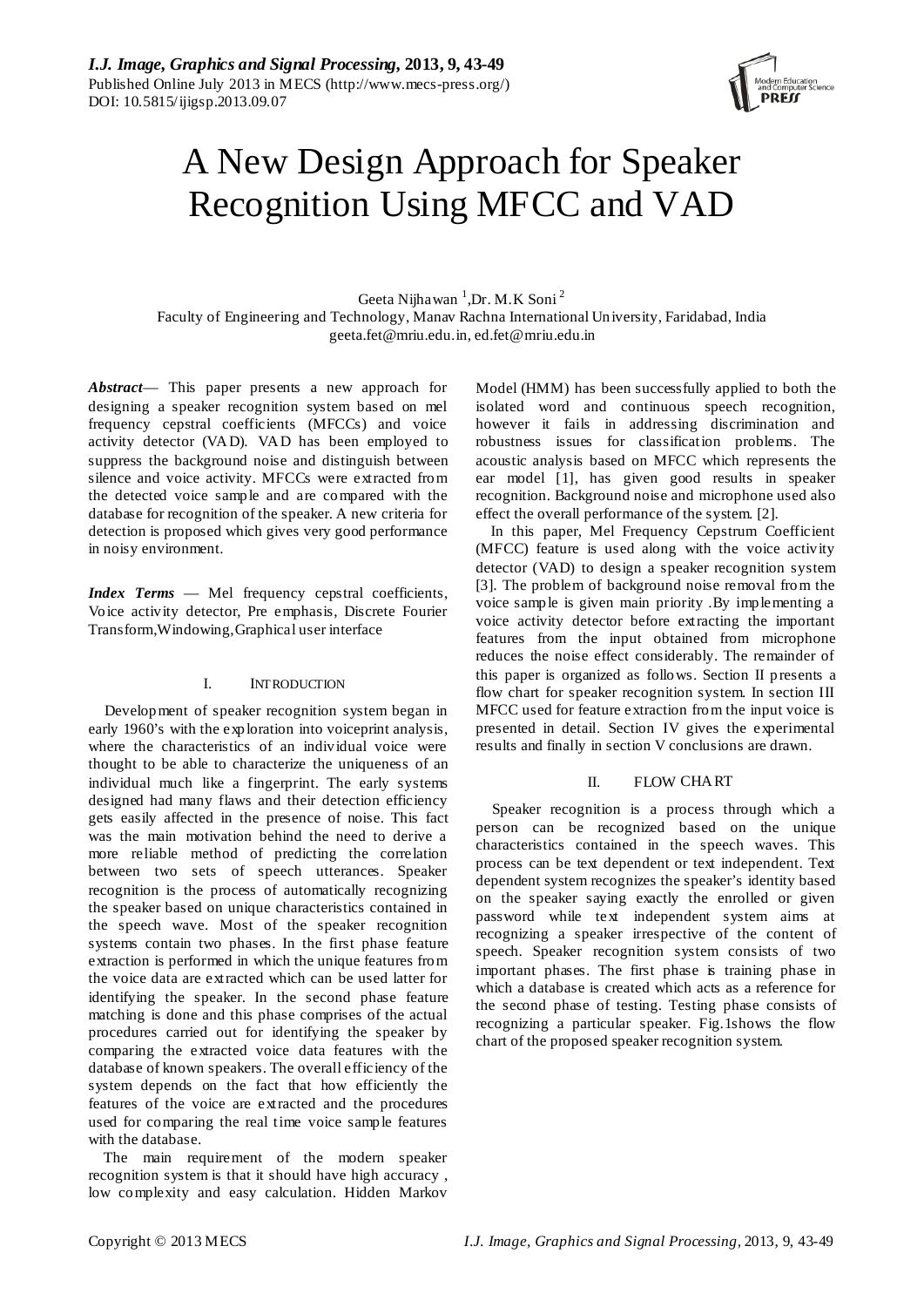

Figure.1 1Flowchart of Speaker Recognition System

The voice of the speaker is recorded using microphone.VAD, MFCC Extraction, Comparison block (Detection criteria) are the important blocks. VAD distinguishes a speech signal from silence and MFCC feature is used for the recognition of the speaker.

Comparison block compares the new input voice sample with the database voices and for comparison both voice print analysis and MFCC features are used. If a valid speaker is recognized then the ID of the speaker will be the output of the speaker recognition system and if speaker is not recognized then it means that the speaker is not an authorized speaker.

## III. FEATURE EXTRACTION

It is a process of extracting a small amount of speaker specific information in the form of feature vectors at reduced data rate from the input voice signal which can be used as a reference model to represent a particular speaker's identity. A general block diagram of speaker recognition system is shown in Fig.2.



Figure.2 Block diagram of Speaker Recognition System

It is clear from the above diagram that the speaker recognition is a 1:N match where an unknown speaker's extracted features are matched to all the templates in the reference model for finding the closest match. The speaker whose feature shows maximum similarity is

#### *A. MFCC Extraction*

Mel frequency cepstral coefficients (MFCC)[4],[5] is probably the best known and most widely used technique for both speech and speaker recognition. A mel is a unit of measure based on human ear's perceived frequency. The mel scale has approximately linear frequency spacing below 1000 Hz and a logarithmic spacing above 1000Hz. The approximation of mel from frequency can be expressed as-

$$
mel(f) = 2595 * log_{10}(1 + \frac{f}{700})
$$
 (1)

where f denotes the real frequency and mel(f) denotes the perceived frequency. The block diagram showing the computation of MFCC is shown in Fig.3.



*MFCCs are obtained as follows[6],[7]:*

1.Take the [Fourier transform](http://en.wikipedia.org/wiki/Fourier_transform) of (a windowed excerpt of) a signal.

2.Map the powers of the spectrum obtained above onto th[e mel scale,](http://en.wikipedia.org/wiki/Mel_scale) using [triangular overlapping windows.](http://en.wikipedia.org/wiki/Window_function#Triangular_window)

3.Take the [logs](http://en.wikipedia.org/wiki/Logarithm) of the powers at each of the mel frequencies.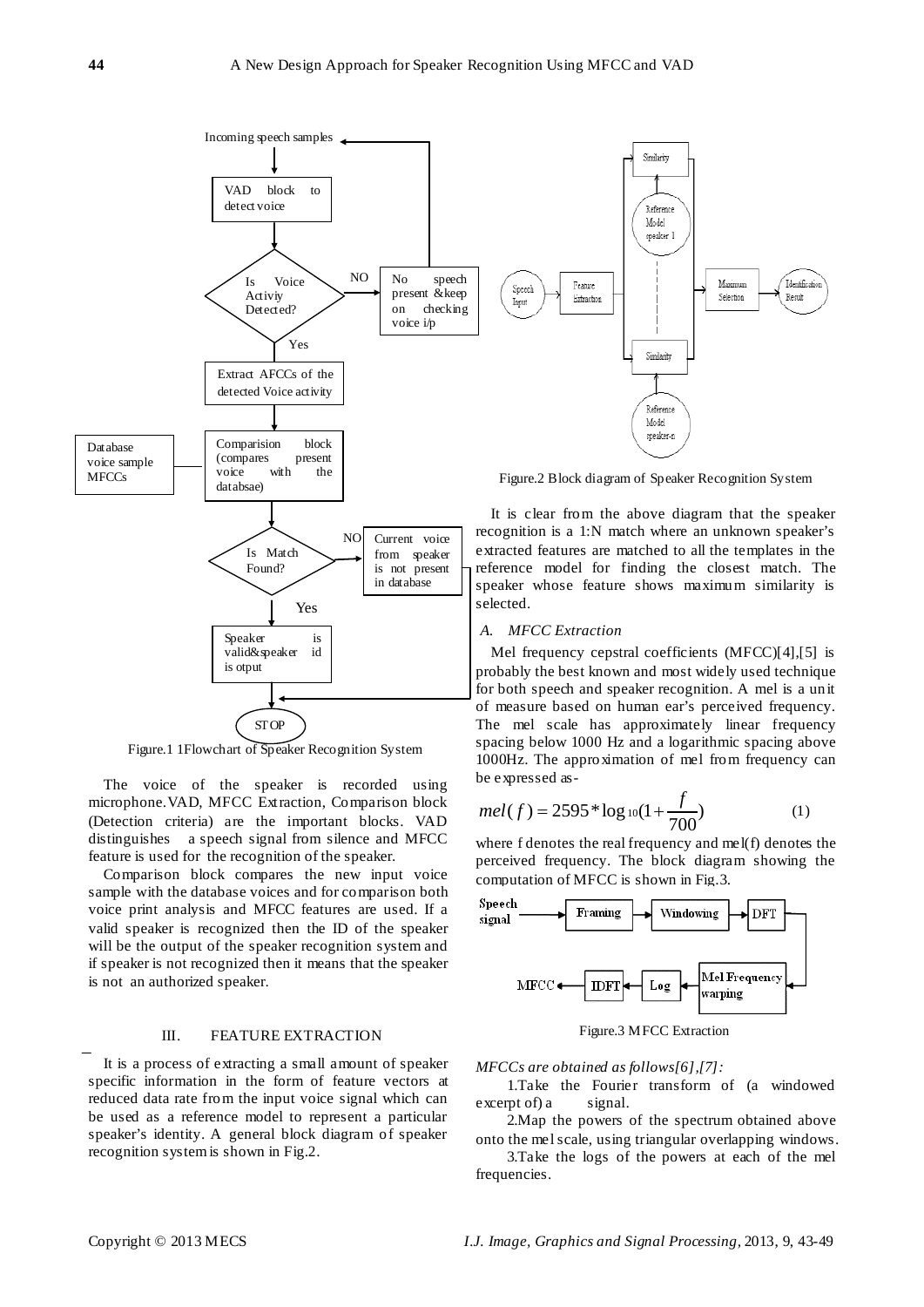4.Take the [discrete cosine transform](http://en.wikipedia.org/wiki/Discrete_cosine_transform) of the list of mel log powers, as if it were a signal.

5.The MFCCs are the amplitudes of the resulting spectrum.

Speech signals are normally pre-processed before features are extracted to enhance the accuracy and efficiency of the extraction processes . Speech signal preprocessing covers digital filtering and speech signal detection. Filtering includes pre-emphasis filter and filtering out any surrounding noise .

### *Pre-emphasis filter*

In general, the digitized speech waveform has a high dynamic range and suffers from additive noise. In order to reduce this range, pre-emphasis is applied. This preemphasis is done by using a first-order FIR high-pass filter.

In the time domain, with input  $x[n]$ , the filter equation

$$
y[n] = x[n] - a x[n-1] \text{ where } 0.9 \le a \le 1.0 \tag{2}
$$

and the transfer function of the FIR filter in z-domain is

$$
H(Z) = 1 - \alpha z - 1, 0.9 \le \alpha \le 1.0 \tag{3}
$$

where  $\alpha$  is the pre-emphasis parameter.

The aim of this stage is to boost the amount of energy in the high frequencies. Boosting the high frequency energy makes information from these higher formants available to the acoustic model. The pre-emphasis filter is applied on the input signal before windowing.

#### *Framing and windowing*

The first step is framing. The speech signal is split up into frames typically with the length of 10 to 30 milliseconds. The frame length is important due to the trade off between time and frequency resolution. If it is too long it will not be able to capture local spectral properties and if too short the frequency resolution would degrade. The frames overlap each other typically by 25% to 70% of their own length.

The reason for this is because on each individual frame, we will also be applying a hamming window which will get rid of some of the information at the beginning and end of each frame. Overlapping will then reincorporate this information back into our extracted features.

## *Windowing*

Windowing is performed to avoid unnatural discontinuities in the speech segment and distortion in the underlying spectrum [4][5]. A good window function has a narrow main lobe and low side lobe levels in their transfer function.

The multiplication of the speech wave by the window function has two effects :-

1-It gradually attenuates the amplitude at both ends of  $_{0.4}$ extraction interval to prevent an abrupt change at the endpoints. . 2-It produces the convolution for the Fourier transform of the window function and the speech spectrum .

We have used hamming window in our speaker recognition system. In speaker recognition, the most commonly used window shape is the hamming window [6].

The hamming window WH (n) , is defined as

$$
W_H(n) = 0.54 - 0.46 \cos\left(\frac{2n\pi}{N-1}\right)
$$
 (4)

## *Fast Fourier Transform*

The third step is to apply the discrete fourier transform on each frame.

The fastest way to calculate the DFT is to use FFT which is an algorithm that can speed up DFT calculations by a hundred-folds[7]. The resulting spectrum is then converted into mel scale.

#### *Mel-scaled filter bank*

The speech signal consists of tones with different frequencies. For each tone with an actual frequency, f, measured in Hz, a subjective pitch is measured on the 'Mel' scale. The *mel-frequency* scale is a linear frequency spacing below 1000Hz and a logarithmic spacing above 1000Hz[8],[10].

One approach to simulating the subjective spectrum is to use a filter bank, one filter for each desired mel frequency component. The filter bank has a triangular band pass frequency response.The spacing as well as the bandwidth is determined by a constant mel-frequency interval.

The information carried by low frequency components of the speech signal is more important compared to the high frequency components. In order to place more emphasis on the low frequency components, mel scaling is performed.Mel filterbanks are non-uniformly spaced on the frequency axis, so we have more filters in the low frequency regions and less number of filters in high frequency regions. The mel frequency warping is normally realized by triangular filter banks as shown in Fig. 4 with the center frequency of the filter normally evenly spaced on the frequency axis[11]. The warped axis is implemented according to equation (1) so as to mimic the human ears perception. The output of the ith filter is given by-

$$
y(i) = \sum_{j=1}^{N} s(j)\Omega_i(j) \tag{5}
$$

s(j) is the N-point magnitude spectrum (j =1:N) and  $\Omega$ i(j) is the sampled magnitude response of a M-channel filter bank  $(i = 1:M)$ .

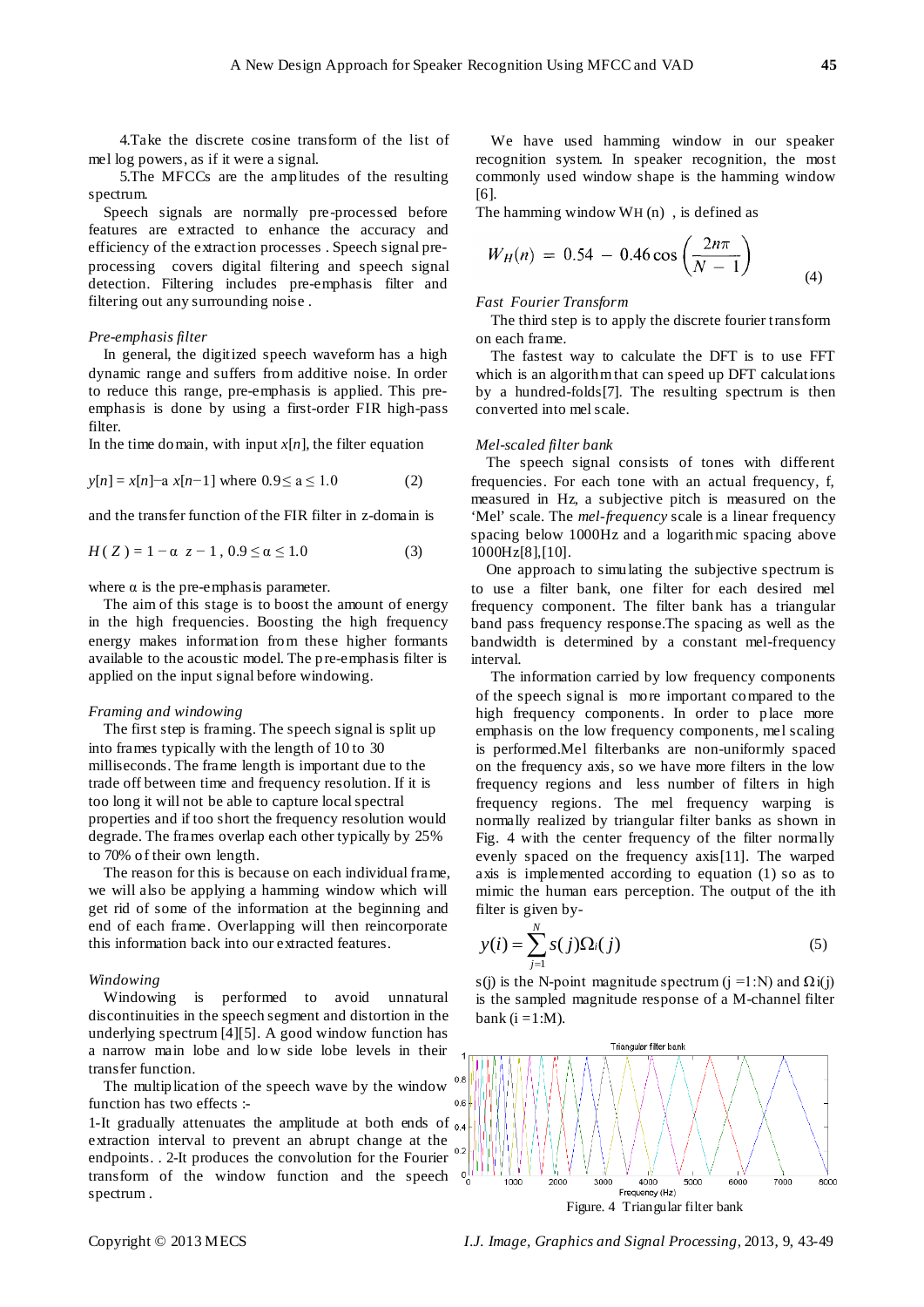#### *Cepstrum*

In the final step, the log mel spectrum has to be converted back to time. The result is called the mel frequency cepstrum coefficients (MFCCs). The cepstral representation of the speech spectrum provides a good representation of the local spectral properties of the signal for the given frame analysis. Because the mel spectrum coefficients are real numbers(and so are their logarithms), they may be converted to the time domain using the Discrete Cosine Transform (DCT)[13],[14].

The MFCC may be calculated using the equation-

$$
C_s(n,m) = \sum_{i=1}^{M} (\log Y(i)) \cos[i\frac{2\pi}{N'}n]
$$
 (6)

where N' is the number of points used to compute standard DFT[15].

#### *B. Voice Activity Detector (VAD)*

It has been used to primarily distinguish speech signal from silence. In the existing energy-based VAD, the energy of the frame is compared with a threshold energy value. Voice activity is detected if the energy of the current frame is above the threshold energy.

ie.

| If | $E1 > KEr$ . | frame is ACTIVE   |
|----|--------------|-------------------|
|    | else.        | frame is INACTIVE |

where E1 is energy of current frame, Er is energy of noise frame, K is the scaling factor that allows for adapting the threshold. Fig.5 shows a block diagram of the existing energy based VAD design. Threshold value adjustment helps to track time varying changes in the environment.



Figure.5 Existing energy based VAD

Fig.6 shows a block diagram of the VAD which is used in the proposed speaker recognition system. It compares the extracted features from the input speech signal with some predefined threshold. Voice activity exists if the measured feature values exceed the threshold limit, otherwise silence is assumed to be present.



Figure.6 Proposed VAD

The performance of the VAD depends heavily on the preset values of the threshold for detection of voice activity. The VAD proposed here works well when the energy of the speech signal is higher than the background noise and the background noise is relatively stationary. The amplitude of the speech signal samples are compared with the threshold value which is being decided by analyzing the performance of the system under different noisy environments.

## IV. RESULTS

Detection criteria is the most important aspect that affects the accuracy of recognition. In this paper a new approach for detection is proposed in which two important parameters considered are the mel frequency cepstral coefficients of the speech signal and the amplitude of the input speech waveform. MFCCs of the input voice sample are compared with the database MFCCs under a specific threshold which is being decided by carrying out experimental analysis under different noisy environmental conditions. The amplitude of the input speech waveform are analyzed to count the number of peaks i.e. the number of times the input speech waveform has crossed the threshold value so as to distinguish between silence and voice activity. MFCCs are computed only for the detected voice activity and not the entire input speech waveform and this fact surely improves the % accuracy of recognition as the noise signal in the input speech waveform are not processed by the system.

In this work MATLAB tool [9] has been used for designing speaker recognition system. Database is first created in which 10 sample voices per speaker are stored in the database for three speakers speaking an English word hello. During testing phase 10 trials are conducted for each speaker and the efficiency of the proposed approach comes out to be 90% with no false recognition. False recognition is a condition in which an unauthorized speaker is considered as a valid user by the system. Distance from the microphone is another important aspect that affects the performance of the speaker recognition system. This is due to reduced value of the signal to noise ratio. Results of the speaker recognition system are given in Table 1.

90 % accuracy is obtained at a distance of 5 cm from microphone. Since the proposed approach for speaker recognition aims at recognizing the speaker with high accuracy, this aspect of reduced % accuracy can be overcome by using some kind of signal processing in the initial stages of the voice processing so as to improve the overall SNR for better recognition accuracy. Screen shots of the GUI developed in MATLAB are shown in Fig.7, input speech waveform and detected voice activity during the training phase is shown in Fig.8. Fig.9 shows the input speech, detected voice activity and MFCC plots for the input speech signal at the time of testing.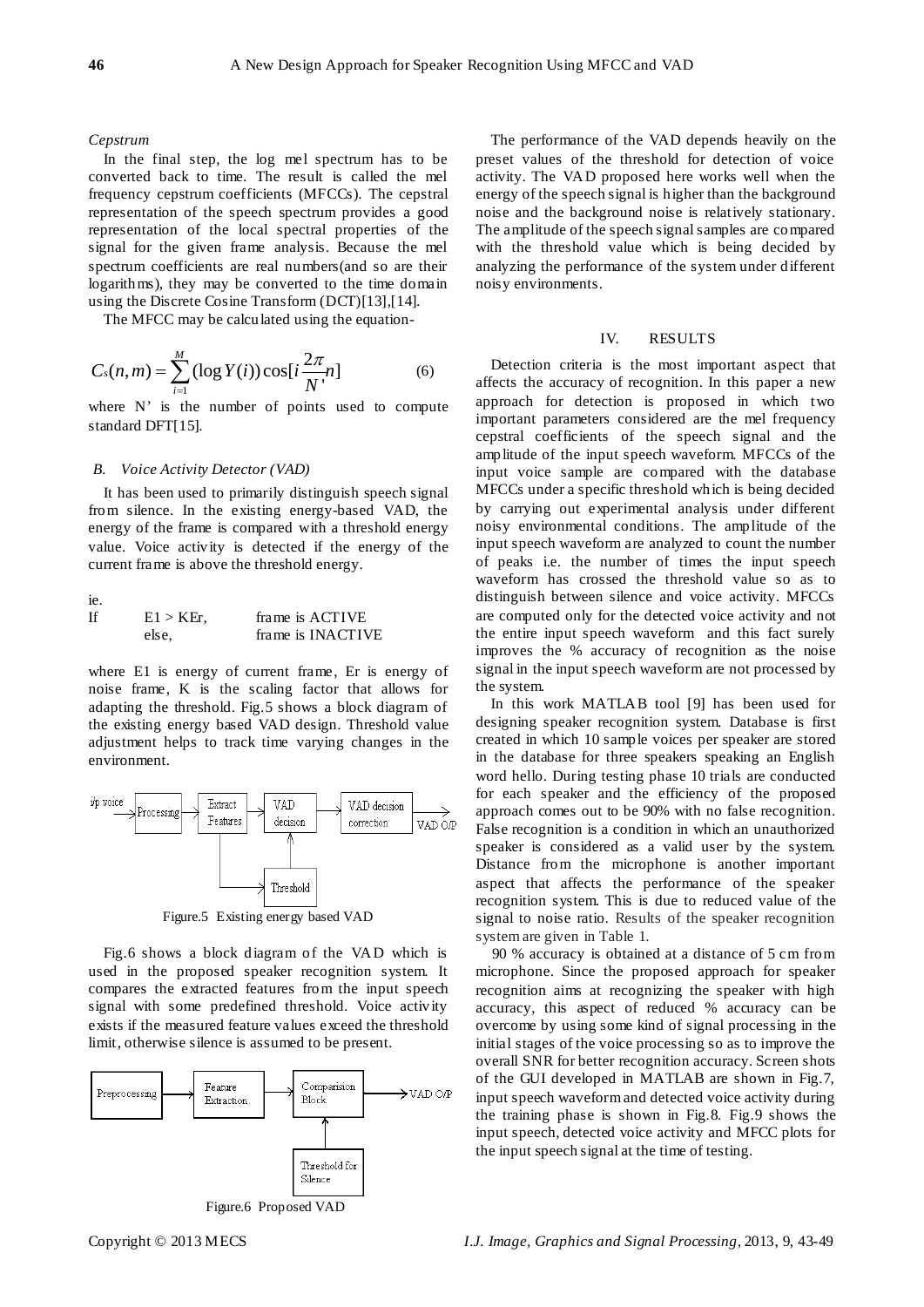| Speaker   | of<br>No. | False      | False     |
|-----------|-----------|------------|-----------|
| No.       | attempts  | acceptance | rejection |
| Speaker 1 | 10        |            |           |
| Speaker 2 | 10        |            |           |
| Speaker 3 | 10        |            |           |
| Total     | 30        |            |           |

Table 1:Results of Speaker Recognition System



Figure.7 GUI of Speaker Recognition System

Clicking on the start button opens another panel in the GUI for further processing which includes creating a database of the speakers and for carrying out real time testing of the system with a new speech input from any user.



Figure.8 GUI showing input speech and voice activity detected waveform during training phase



Figure.9 GUI waveforms showing input speech, voice activity detected and MFCC waveforms

Fig.10 shows the spectrogram of the input voice signal ("Hello"). Spectrogram is a visual representation of acoustic signal in frequency domain. It computes the windowed discrete time fourier transform (DTFT) of a signal using sliding window. Spectrogram is a 2-D plot of frequency against time, where the magnitude at each frequency is represented by the grey scale darkness or by colour in position (t,f) in the display, and the darker regions correspond to higher magnitudes.



Figure.10 Spectrogram for the word "hello"

The response time of the system is one of the important performance parameter and it must be as small as possible to assure real time functioning of the speaker recognition system. When the database becomes too large then the number of comparisons that are required to be performed for identifying the speaker will also increase and this will increase the response time of the system. Speaker pruning can be used to increase the identification accuracy .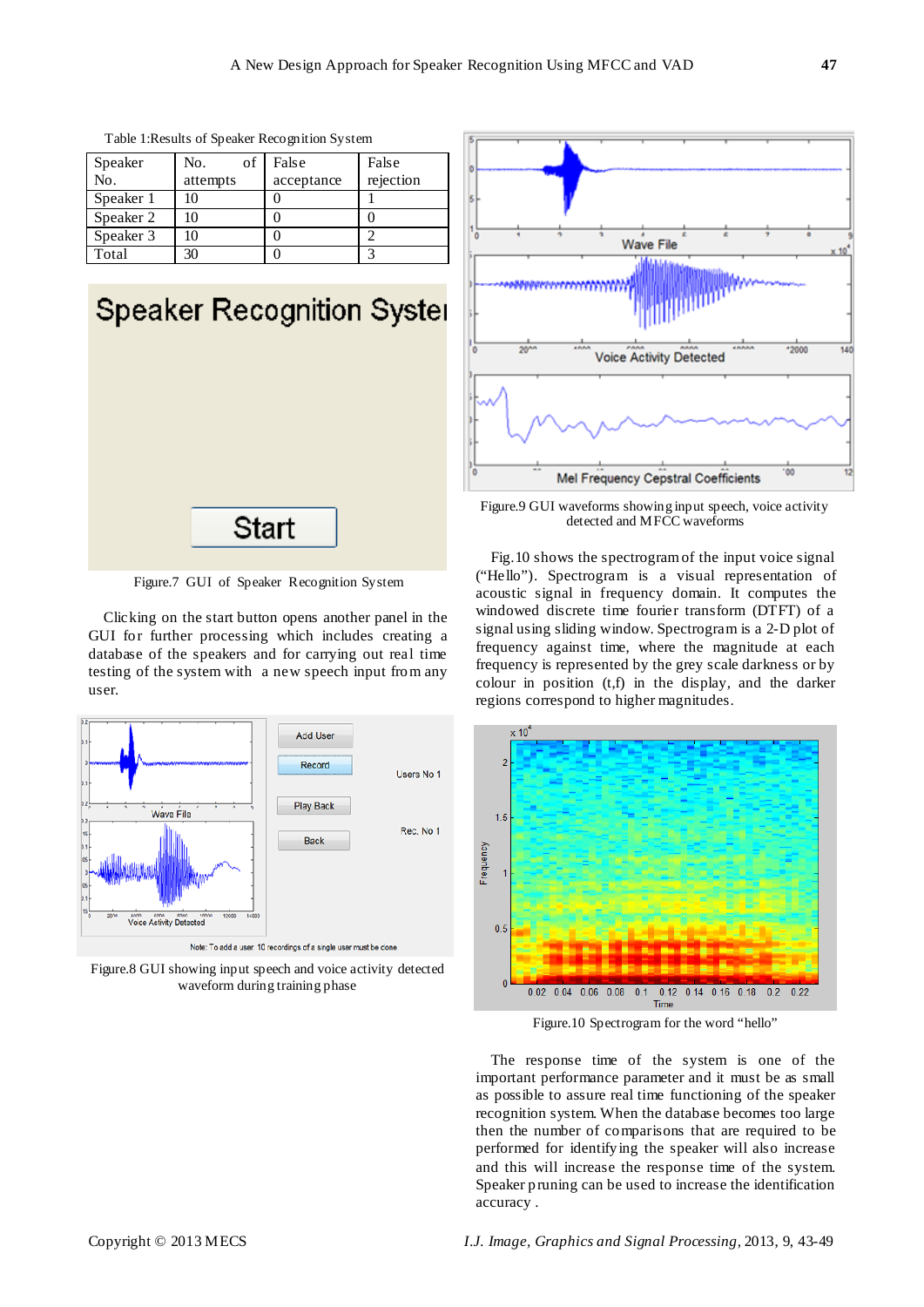## V. CONCLUSION

This paper presented a new approach for speaker recognition using MFCC and VAD. A new algorithm for designing VAD aiming at distinguishing between silence and speech has been proposed. Experimental results presented shows that the % accuracy of recognition is around 90% and there is no false recognition which shows the robust performance of the proposed design approach. Analysis of the % accuracy for recognition with distance shows that the performance of the proposed system is good up to a distance of about 10cm from the microphone, however this can be improved by setting varying threshold for detection and adopting signal processing for improving the SNR at the initial stages of the detection.

#### ACKNOWLEDGMENT

The authors would like to thank Mr. Umesh Dutta, Assistant Professor, Department of Electronics & Communication Engineering, FET, MRIU, Faridabad for his help during the MATLAB processing.

#### **REFERENCES**

- [1] Ch.Srinivasa Kumar, Dr. P. Mallikarjuna Rao, 2011, "*Design of an Automatic Speaker Recognition System using MFCC, Vector Quantization and LBG Algorithm''*, International Journal on Computer Science and Engineering,Vol. 3 No. 8 ,pp:2942-2954.
- [2] Amruta Anantrao Malode,Shashikant Sahare,2012 **,** "*Advanced Speaker Recognition*", International Journal of Advances in Engineering & Technology ,Vol. 4, Issue 1, pp. 443-455.
- [3] A.Srinivasan, "*Speaker Identification and verification using Vector Quantization and Mel frequency Cepstral Coefficients*",Research Journal of Applied Sciences, Engineering and Technology 4(I):33-40,2012.
- [4]Vibha Tiwari, "MFCC and its applications in speaker recognition",International Journal on Emerging Technologies1(I):19-22(2010).
- [5] Md. Rashidul Hasan,Mustafa Jamil,Md. Golam Rabbani Md Saifur Rahman, "*Speaker Identification using Mel Frequency Cepstral coefficients",3***rd** International Conference on Electrical & Computer Engineering,ICECE 2004,28-30 December 2004,Dhaka ,Bangladesh.
- [6] Fu Zhonghua; Zhao Rongchun; "*An overview of modeling technology of speaker recognition*", IEEE Proceedings of the International Conference on Neural Networks and Signal Processing Volume 2, Page(s):887 – 891, Dec. 2003.
- [7]Seddik, H.; Rahmouni, A.; Sayadi, M.; "*Text independent speaker recognition using the Mel frequency cepstral coefficients and a neural network classifier*"First International Symposium on Control,

Communications and Signal Processing, Proceedings of IEEE 2004 Page(s):631 – 634.

- [8] John G. Proakis and Dimitris G. Manolakis, "*Digital Signal Processing*", New Delhi: Prentice Hall of India. 2002.
- [9]Rudra Pratap. *Getting Started with MATLAB 7*. New Delhi: Oxford University Press, 2006 .
- [10] S. Furui, "*Speaker-independent isolated word recognition using dynamic features of speech spectrum,"* IEEE Trans. Acoust., Speech, Signal Process., vol. ASSP-34, pp. 52-9, Feb. 1986.
- [11]Sasaoki Furui, "*Cepstral analysis technique for automatic speaker verification*," IEEE Trans. Acoust., Speech, Signal Process., vol. 29(2), pp. 254- 72, Apr. 1981.
- [12] D.A. Reynolds, "*Experimental evaluation of features for robust speaker identification*," IEEE Trans. Speech Audio Process., vol. 2(4), pp. 639-43, Oct. 1994.
- [13] L. Rabiner, and B.H. Juang, "*Fundamentals of Speech Recognition",* Singapore: Pearson Education, 1993.
- [14] B. Yegnanarayana, K. Sharat Reddy, and S.P. Kishore, "*Source and system features for speaker recognition using AANN models,*" in proc. Int. Conf. Acoust., Speech, Signal Process., Utah, USA, Apr. 2001.
- [15] C.S. Gupta, "*Significance of source features for speaker recognition*," Master's thesis, Indian Institute of Technology Madras, Dept. of Computer Science and Engg., Chennai, India, 2003.
- [16]B. Peskin, J. Navratil, J. Abramson, D. Jones, D. Klusacek, D.A. Reynolds, and B. Xiang, "*Using prosodic and conversational features for highperformance speaker recognition*," in Int. Conf. Acoust., Speech, Signal Process., vol. IV, Hong Kong, Apr. 2003, pp. 784-7.
- [17] H. Sakoe, and S. Chiba, "*Dynamic programming algorithm optimization for spoken word recognition*," IEEE Trans. Acoust., Speech, Signal Process., vol. 26, pp. 43-9, Feb. 1978.
- [18]Y. Linde, A. Buzo, and R.M. Gray, "*An algorithm for vector quantizer design*," IEEE Trans. Communications, vol. COM-28(1), pp. 84-96, Jan. 1980.
- [19] R. Gray, "*Vector quantization*," IEEE Acoust., Speech, Signal Process. Mag., vol. 1, pp. 4-29, Apr. 1984.
- [20]F.K. Soong, A.E. Rosenberg, L.R. Rabiner, and B.H. Juang, "*A Vector quantization approach to speaker recognition*," in Proc. IEEE Int. Conf. Acoust., Speech, Signal Process., vol. 10, Detroit, Michingon, Apr. 1985, pp. 387-90.
- [21] L. Lin, and S. Wang, "*A Kernel method for speaker recognition with little data*," in Int. Conf. signal Process., Budapest, Hungery, May, 2006.
- [22] T. Matsui, and S. Furui, "*Comparison of textindependent speaker recognition methods using VQdistortion and Discrete/continuous HMMs,*" IEEE Trans. Speech Audio Process., vol. 2(3), pp. 456-9,